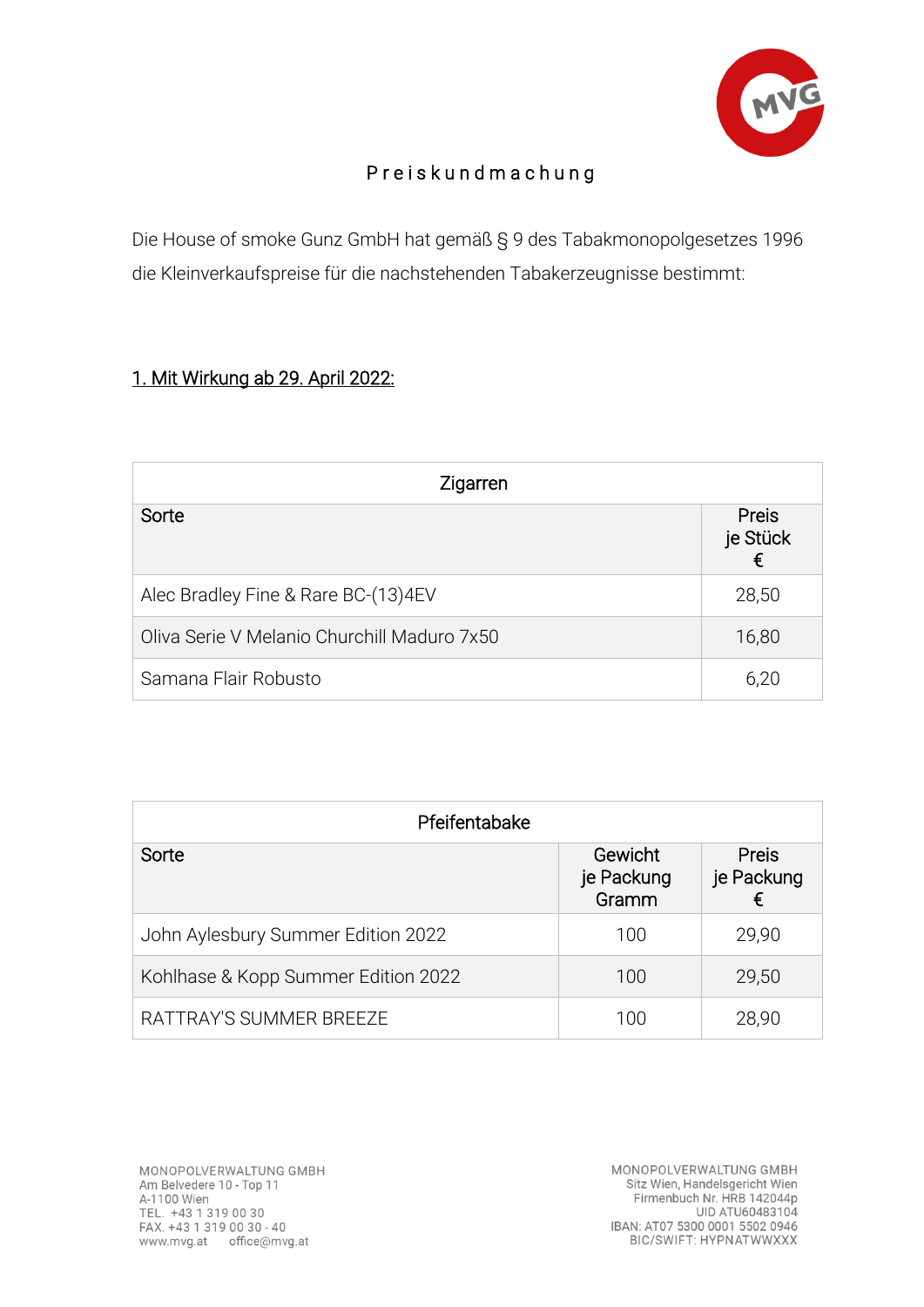## 2. Mit Wirkung ab 2. Mai 2022:

| Pfeifentabake                |                                |                          |  |
|------------------------------|--------------------------------|--------------------------|--|
| Sorte                        | Gewicht<br>je Packung<br>Gramm | Preis<br>je Packung<br>€ |  |
| Carolina rose                | 100                            | 23,50                    |  |
| Ilsted Own Mixture No.100    | 100                            | 23,90                    |  |
| Pipe 66                      | 100                            | 24,50                    |  |
| Rattray's 7 Reserve          | 100                            | 24,90                    |  |
| Rattray's Black Mallory      | 100                            | 24,90                    |  |
| Rattray's Black Virginia     | 100                            | 24,90                    |  |
| Rattray's Blossom Temptation | 100                            | 28,90                    |  |
| Rattray's Brown Clunee       | 100                            | 24,90                    |  |
| Rattray's Buckingham         | 100                            | 22,90                    |  |
| Rattray's Caribbean Dream    | 100                            | 28,90                    |  |
| Rattray's Exotic Passion     | 100                            | 28,90                    |  |
| Rattray's Hal o' The Wynd    | 100                            | 24,90                    |  |
| Rattray's London Eye         | 100                            | 22,90                    |  |
| Rattray's Marlin Flake       | 100                            | 24,90                    |  |
| Rattray's Old Gowrie         | 100                            | 24,90                    |  |
| Rattray's Red Rapparee       | 100                            | 24,90                    |  |
| Rattray's Royal Albert       | 100                            | 22,90                    |  |
| Rattray's Tower Bridge       | 100                            | 22,90                    |  |
| Rattray's Union Jack         | 100                            | 22,90                    |  |

MONOPOLVERWALTUNG GMBH<br>Sitz Wien, Handelsgericht Wien<br>Firmenbuch Nr. HRB 142044p<br>UID ATU60483104 1060463104<br>1840 1850 1840 1840 1840<br>16 16/SWIFT: HYPNATWWXXX